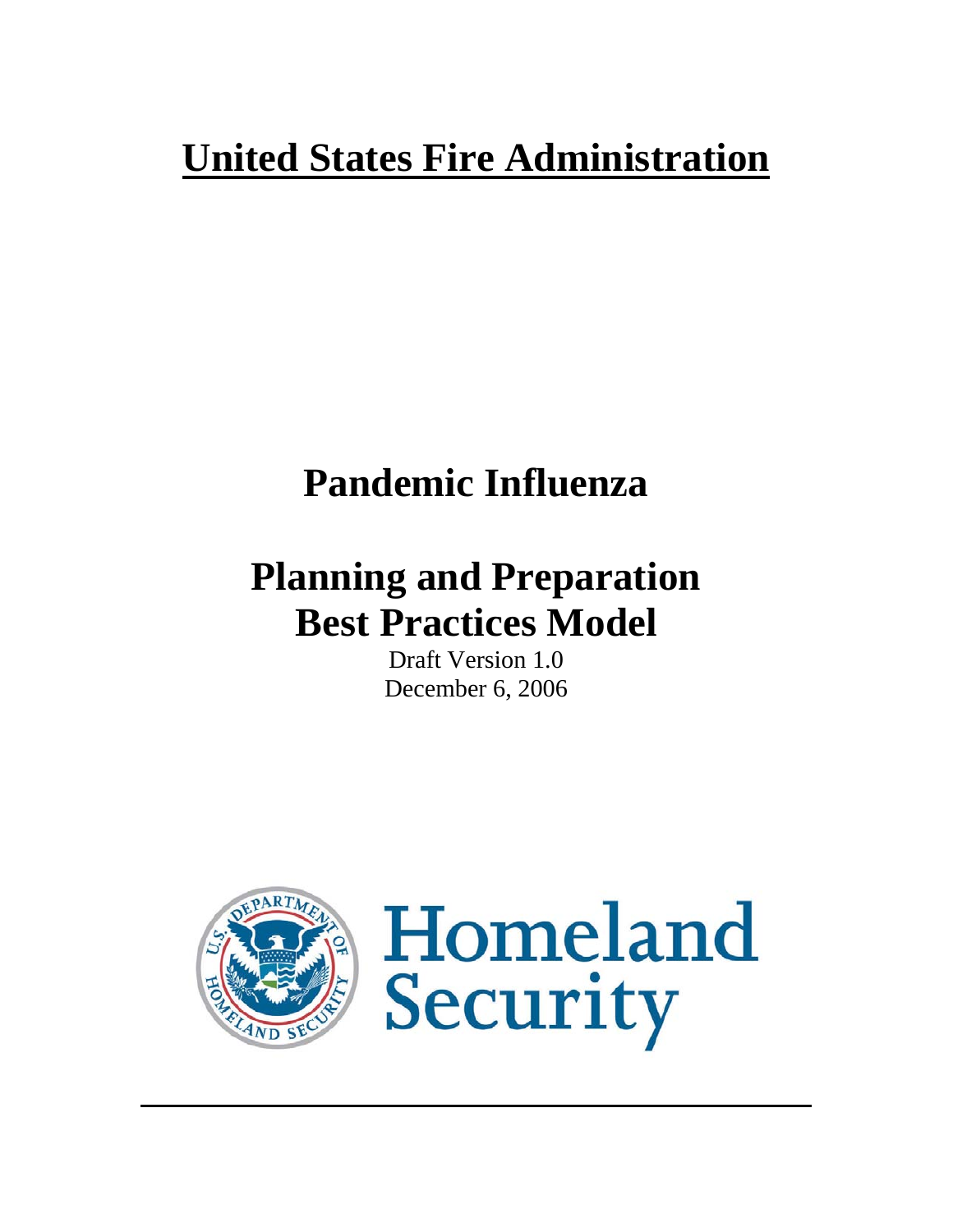## **United States Fire Administration**

#### **Emergency Responder and Pandemic Influenza: Model Best Practices**

The H5N1 influenza virus (commonly referred to as the Avian Flu) presents new challenges to the emergency response environment if it becomes a pandemic influenza in the United States. Common approaches to securing mutual aid assistance and furthering the ability to protect communities will be compounded by an anticipated loss of 30 to 40% of the local workforce and neighboring communities. With that in mind, it is essential that all communities coordinate with other planning groups in preparation of a pandemic outbreak, and to establish operational protocols to help guide an agency through common best practices.

These best practices are designed to promote the development of community specific guidelines and operational protocols to meet the challenge of a pandemic outbreak while not affecting normal daily response activities. The response community will be the front line providers of emergency medical care.

*It is important to always work directly with health medical care providers, emergency management and local public health and regulatory officials when constructing protocols and practices that venture away from standard acceptable practices in emergency medical care. All protocols that exceed the normal practice must be properly reviewed, validated, and approved. It is then necessary to train all emergency medical responders in the emergency protocols so that they know how to properly implement the new tactics to provide patient care.* 

## **Planning for the Pandemic Influenza Outbreak**

First and foremost is the education of communities. The community must be aware that the impact of the pandemic will be affecting the response agency the same as it is in their home or workplace. While the message should not incite panic within any community, the community should be aware of anticipated limitations in normal service and resources during a pandemic.

The following planning guidelines, with consultation through the local public health affiliates, will promote an agency's ability to meet the challenge of a pandemic:

• Integrate the plan with the existing plans in a community and state. Be sure to include Public Health, Emergency Management, Health Care, and Emergency Medicine in your meetings. Ensure that all plans interface with each other, and that legal aspects are considered, so that unexpected conflicts do not occur during an outbreak.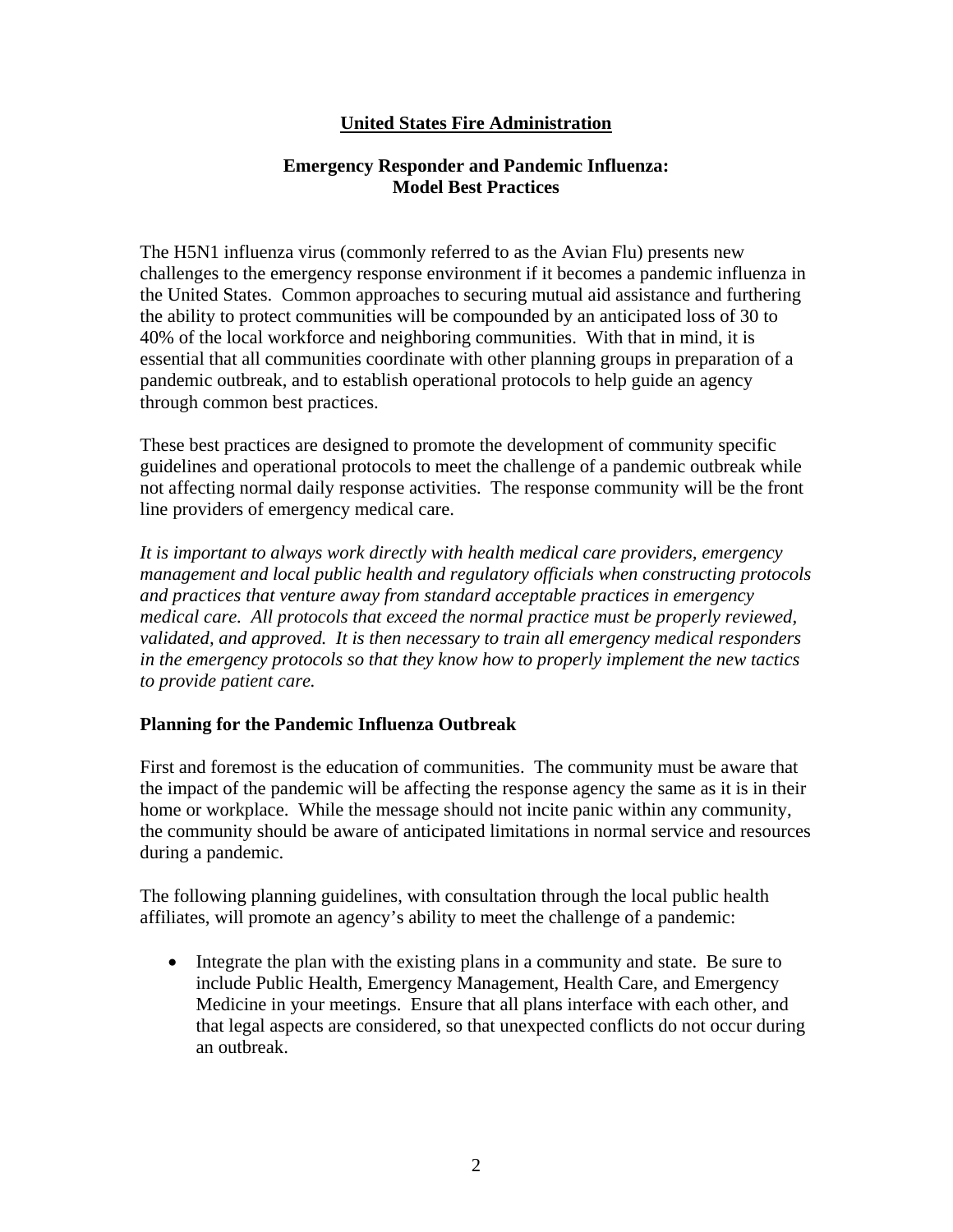- Establish and implement a department infection control plan, and monitor for compliance within the department. Establish an occupational health plan for department personnel.
- Determine in advance the level of responder PPE needed for infection control and stockpile these items pre-need.
- Establish guidelines for food preparation during a pandemic for the response workplace and emergency responders' homes. Stockpile essential items, as the commodity distribution system may be disrupted due to the outbreak.
- Anticipate a reduced workforce during the outbreak. It is anticipated that up to 30-40% of the workforce will not be able to report to work, either because they have the influenza virus, or they are tending to the needs of a loved one. This may require you to establish alternative scheduling of the workplace, identify substitute workers to supplement the response effort, or establish official protocol to address changes in the emergency service response.
- Anticipate not having access to mutual aid or state/federal support during an outbreak. Local, state, and national response communities may be directly affected by the pandemic and not have the resources to send support to your community.
- Establish emergency protocols for responders and trigger points for implementing these emergency protocols. Examples of emergency or alternative protocols may include:
	- o Use of EMT's and Paramedics as auxiliary health care workers in doctor's offices, hospitals, vaccine inoculation centers, and treat at home events.
	- o Actions to be taken in the event that a hospital emergency department must close, thereby diverting transports to other hospitals, alternative care centers, or not being able to transport the ill to definitive care.
	- o Use of protective or surgical masks by patients to reduce the spread of the influenza virus (if it does not compromise respiratory efforts).
	- o Triage of those affected by the influenza virus, and decisions regarding treat at home or transport to medical facility. It is essential that response agencies work directly with local health providers to construct the proper guidance for effectively triaging influenza patients in the field, and that a training plan is developed and implemented.
	- o Declaration of death in the event of mass fatality situations. It may be necessary to empower EMS personnel to pronounce death and arrange for collection of the deceased.
- Establish and practice disinfecting/decontamination guidelines for ambulances and other transport vehicles. Isolating vehicle ventilation systems between patient and driver compartments, establishing protective measures for patient compartment to minimize contamination potentials, and minimizing exposure potentials of attending EMS personnel through proper use of PPE.

## **Preparing for a Pandemic Influenza Outbreak**

Once a plan has been established and approved by the relevant public health providers, it is essential that steps are taken to prepare the response agency's ability to meet the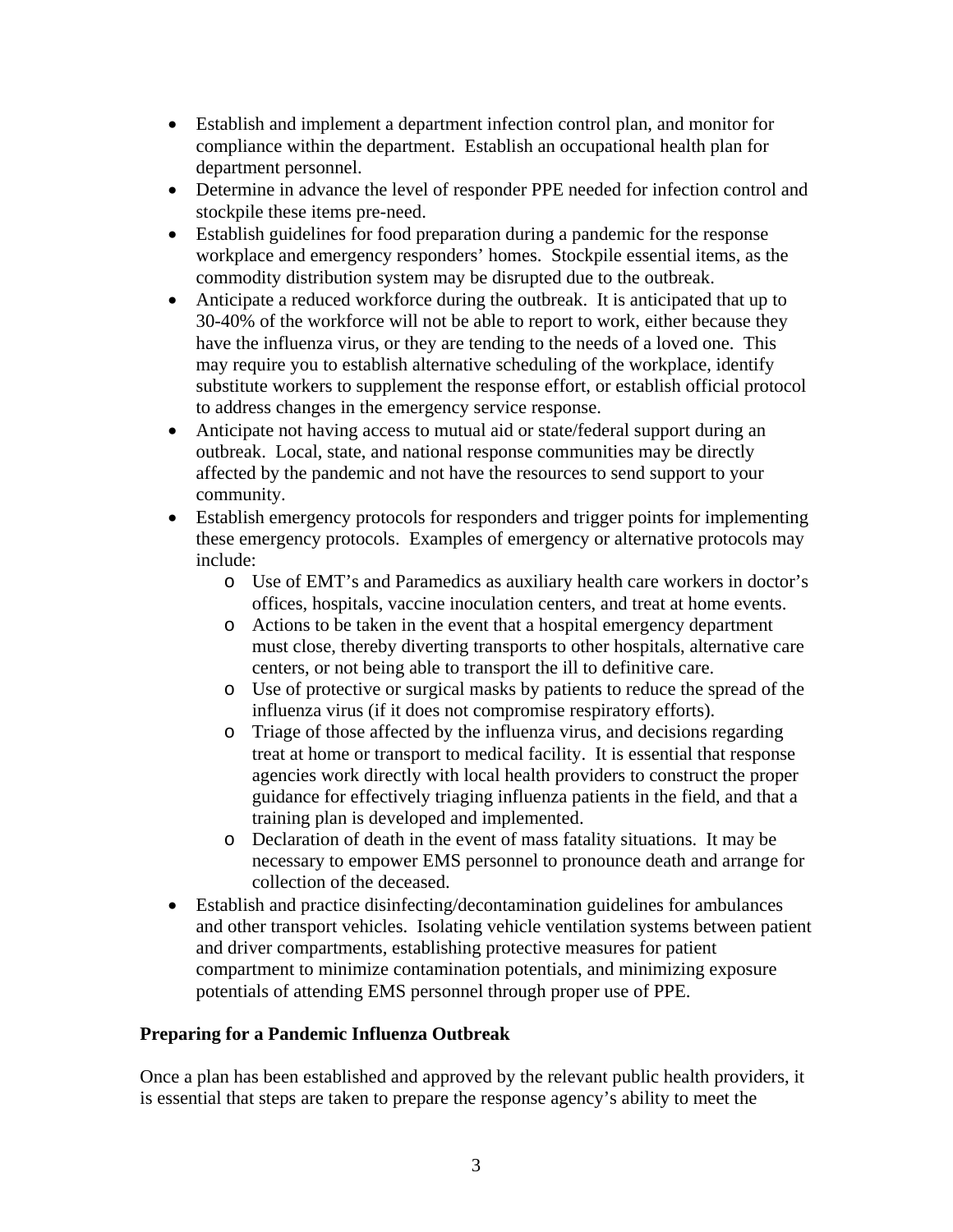challenge of a pandemic. With the anticipated shortages of supplies and limitations of the distribution systems during a pandemic, the only resources that may be available for protecting the responders is what was obtained prior to the pandemic.

The following are some practices to guide your preparedness for operations under austere conditions to meet a Pandemic Influenza outbreak in your community:

- Provide seasonal influenza vaccines to the emergency responders and their immediate family members. It is believed that cross-over immunity may provide some level of protection from the H5N1 virus.
- Provide Pneumovax II or Pneumococcal Vaccine to medical high risk emergency responders and their families. As the influenza often progresses to respiratory complications, this vaccine may further protect those that have a history or existing respiratory illnesses.
- Initiate cross-training with other professions to allow the use of non-EMS trained personnel to support your operations. Suggestions would be to use professional drivers (UPS, FedEx, etc) to drive ambulances, allowing your concentration of your EMS trained resources to work the patient compartment.
- Consider alternative response strategies and tactics due to reduced manpower and even closure of a station. (See Appendix for alternative strategies (under development))
- Train responders to identify and monitor signs/symptoms of influenza in themselves and fellow workers. Those that present the signs or have the symptoms should be removed from service and isolated for treatment at home or in a hospital to prevent infecting others with the virus. Encourage voluntary home quarantine/isolation of symptomatic responders. Also, clarify who in your area is qualified to declare a mass quarantine and for how long.
- Establish a communication process for responders to minimize the effect of rumors and non-factual information being circulated; this has the potential to demoralize the workforce.
- Establish a resource stockpile prior to the pandemic outbreak. Some suggested items include:
	- o N-95 masks
	- o Surgical masks for responders without direct patient care responsibilities.
	- o Disposable gloves
	- o Alcohol-based hand cleanser
	- o Eye shields/safety glasses
	- o Disposable gowns
	- o Compressed oxygen
	- o Tamiflu or Relenza
		- enough to provide doses for up to two weeks following infection or showing signs of illness
		- $\blacksquare$  may also have benefit as a prophylaxis for personnel
- Be able to meet normal response requirements as well as the pandemic response. With more people being home with the illness, and commercial/industrial